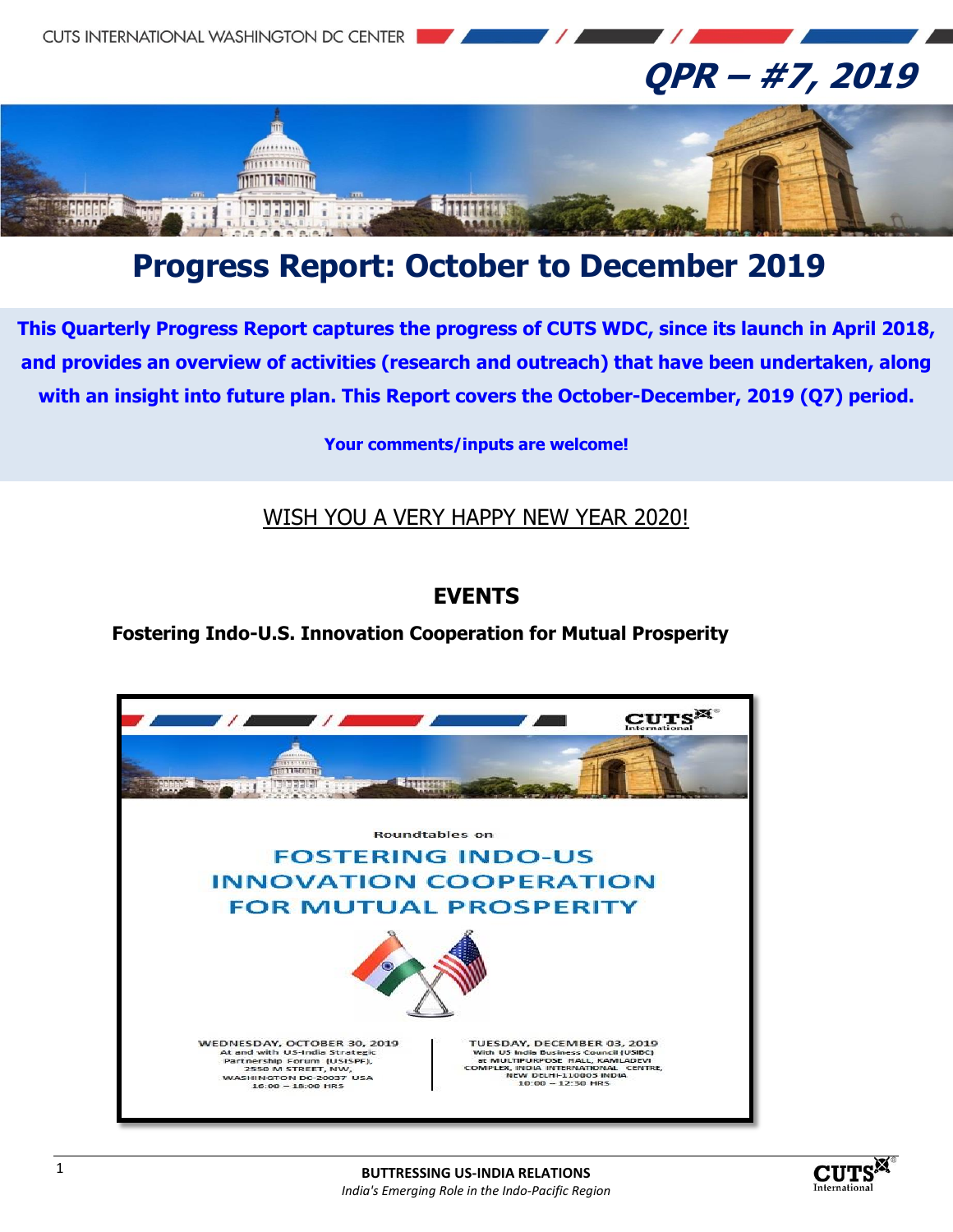As there remains tremendous scope for unleashing Indo-US cooperation on innovation in multiple sectors in India, CUTS Washington DC Center has been involved in addressing policy related issues to drive Indo-US economic and development interests forward.

Given this endeavour, two roundtables- one in Washington DC, USA and the other one in New Delhi, India, were organised on October 30, 2019, and December 03, 2019, respectively. The USA leg of the roundtable was organised in partnership with the US-India Strategic Partnership Forum (USISPF) and the Indian leg was organised in partnership with the US-India Business Council (USIBC).

These roundtables were an attempt to develop a road map to foster mutual understanding about the role of innovation in major and strategic sectors as well as identify the pain points towards their uptake from policy and regulatory perspective. The sectors in focus included, but were not limited to, Defence & Aerospace, Energy and Data & Technology.

Over 100 participants attended both the roundtables representing the private sector, government, diplomats, think tanks and media from both sides, i.e. India and USA.

A consolidated event report is hyperlinked in the image above and also available here: (**<https://bit.ly/2SXWnOa>**)

### **RESEARCH**

- 1. **Monthly Brief**: Each month, the Center disseminates a monthly brief, which is a collation of global news stories and opinions with respect to its focus work areas: Trade, Energy and Strategic Issues, with an 'Editor's Note' on a trending and critical issue of the month. The Monthly Briefs developed during the reporting period are available here: (**<https://bit.ly/39HRheN>**)
- 2. **Occasional News Wrap:** A synopsis of news stories and opinions on specific yet trending issues of geo-economic, geo-political and geo-strategic importance has been introduced as ONW. In total, 04 ONWs were developed during the quarter: (**<https://bit.ly/2Xld9oS>** )

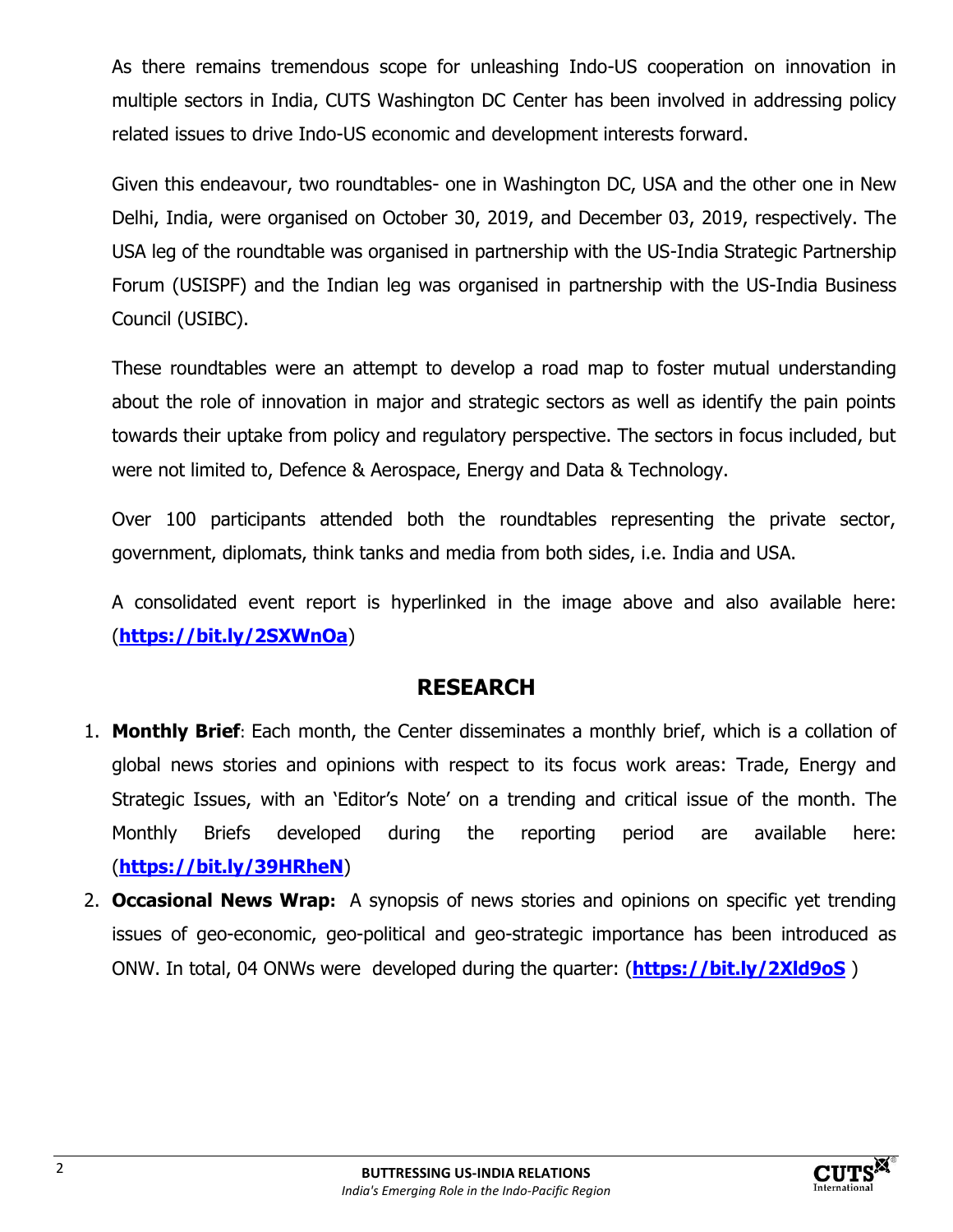## **OUTREACH**

**1. Participation:** Udai S Mehta, Deputy Executive Director, represented CUTS at Indo Pacific Business Forum on November 04, 2019 in Bangkok, Thailand. He was part of the Indian delegation that also, on the sidelines, interacted with Wilbur Ross, US Secretary of Commerce alongwith Alice Wells, Principal Deputy Assistant Secretary, Bureau of South and Central Asian Affairs, Department of State, US and Kenneth Juster, US Ambassador to India.



- **2. Website**: The Center's website is regularly updated (**[http://cuts-wdc.org](http://cuts-wdc.org/)**)
- **3. Email Forum**: 3941 Members and counting….
- **4. Social Media**: 150 Followers on **[Twitter](https://twitter.com/cutswdc)** and 111 Likes on **[Facebook Page](https://www.facebook.com/cutswdc)**